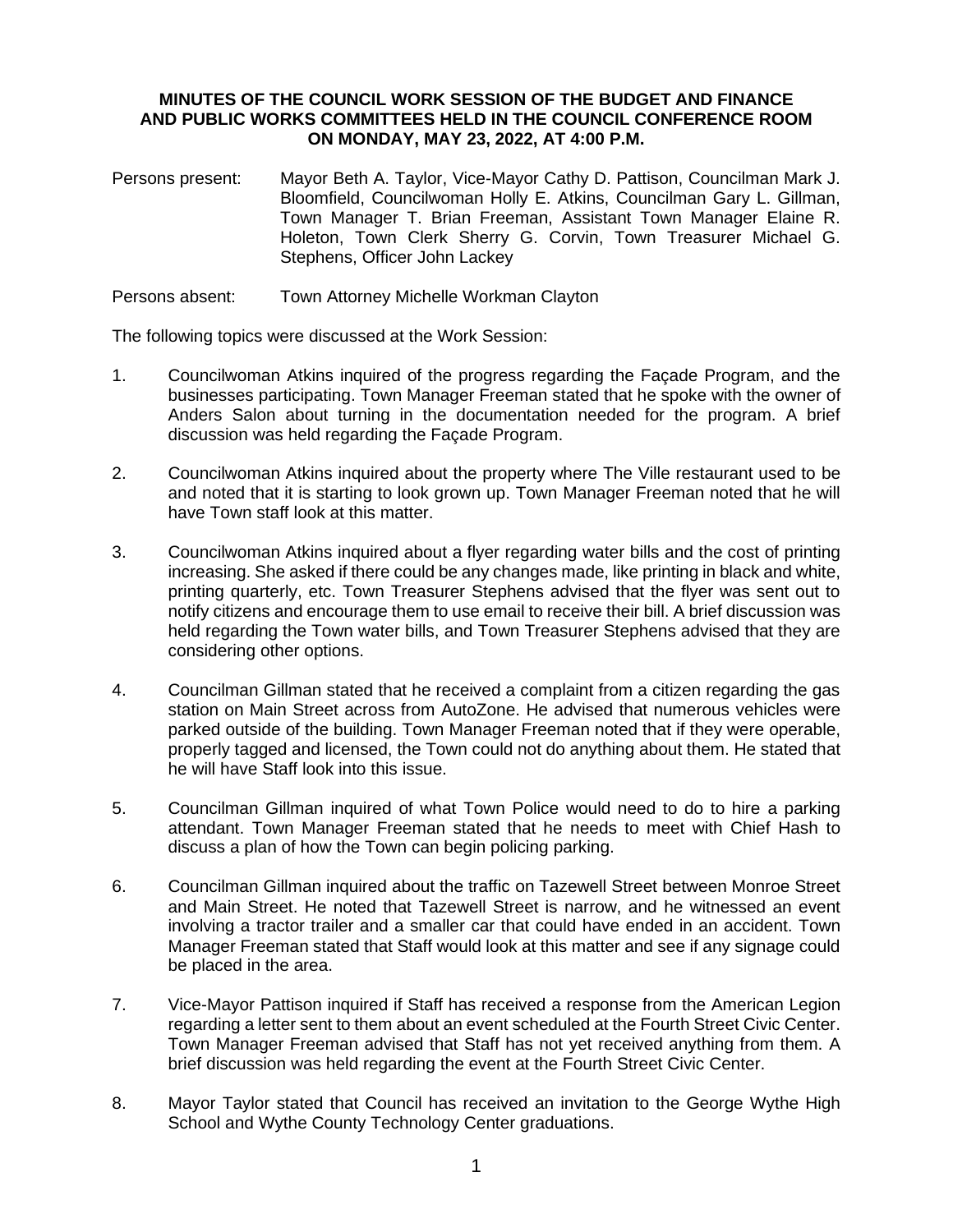- 9. Mayor Taylor stated that on Monday, May 30, 2022, she will be attending the Southwest Virginia Veterans Memorial Day Ceremony in Dublin to represent the Town. She advised that she will take a wreath to this ceremony.
- 10. Town Manager Freeman stated that the next agenda item is the discussion regarding the Fiscal Year 2022-23 budget. He noted that the deadline is arriving for the reassessment advertisement. Town Manager Freeman discussed the budget changes with the Committee and gave them the updated figures regarding the advertisement. He stated that the first reading of the budget will be held at the following Town Council meeting. Discussion continued regarding the Fiscal Year 2022-23 budget, and the departmental requests.
- 11. Town Manager Freeman presented a request from HOPE, Incorporated to close various streets in town to hold The Fast and Fiorini Metric Century Ride event on Saturday, June 18, 2022, from 7:30 a.m. to 2:00 p.m. Town Manager Freeman stated that Assistant Town Manager Holeton advised that the Safety and Events Committee reviewed this request and would recommend that it be approved. A motion was made by Councilman Bloomfield and seconded by Vice-Mayor Pattison to approve the request of HOPE, Incorporated to close various streets in town to hold The Fast and Fiorini Metric Century Ride event on Saturday, June 18, 2022, from 7:30 a.m. to 2:00 p.m. Mayor Taylor inquired if there was any discussion on the motion. There being none, the motion was approved with the following voting in favor and there being no opposition: For: Beth A. Taylor, Cathy D. Pattison, Mark J. Bloomfield, Holly E. Atkins, Gary L. Gillman. Against: None.
- 12. Town Manager Freeman advised that the next agenda item is the review of Committee vacancies. Town Clerk Corvin noted that there are a few vacancies, and some Committee members are eligible for reappointment. A brief discussion was held regarding Committee vacancies and the reappointments that could be made.
- 13. Town Manager Freeman presented the request to award the Classification and Compensation Study contract. Town Manager Freeman advised that he met with Assistant Town Manager Holeton and they both agreed that Botlon USA is the best fit for the Town's needs. He requested the Committee to approve Staff moving forward with the contract. Councilman Bloomfield inquired if there is a funding requirement in this fiscal year. Town Manager Freeman stated there may be a small cost this fiscal year. He noted that Staff is asking for a 50,000 dollar budget in Fiscal Year 2022-23 to cover the cost of the contract and any ancillary costs. Town Manager Freeman commented that the Council will consider approving the contract during the regular Council meeting.
- 14. Town Manager Freeman advised that the next agenda item is the review of the proposed name change to the Wytheville Industrial Development Authority (WIDA). Assistant Town Manager Holeton stated that Town Attorney Clayton presented the name change to the Wytheville Industrial Development Authority. She noted that the members of the WIDA approved the name change should Council agree. It was noted that Town Council would take action on this matter during their regular meeting.
- 15. Town Manager Freeman stated that Assistant Town Manager Holeton will proceed with the review of the Housing Incentive Grant Project. Assistant Town Manager Holeton stated that the project was introduced at the last WIDA meeting, the members approved the project and signed the agreement to administer the grant. She advised that Staff could start the project if Council approves to move forward. Councilman Bloomfield noted that one member of the WIDA had a potential conflict of interest, however, that matter was